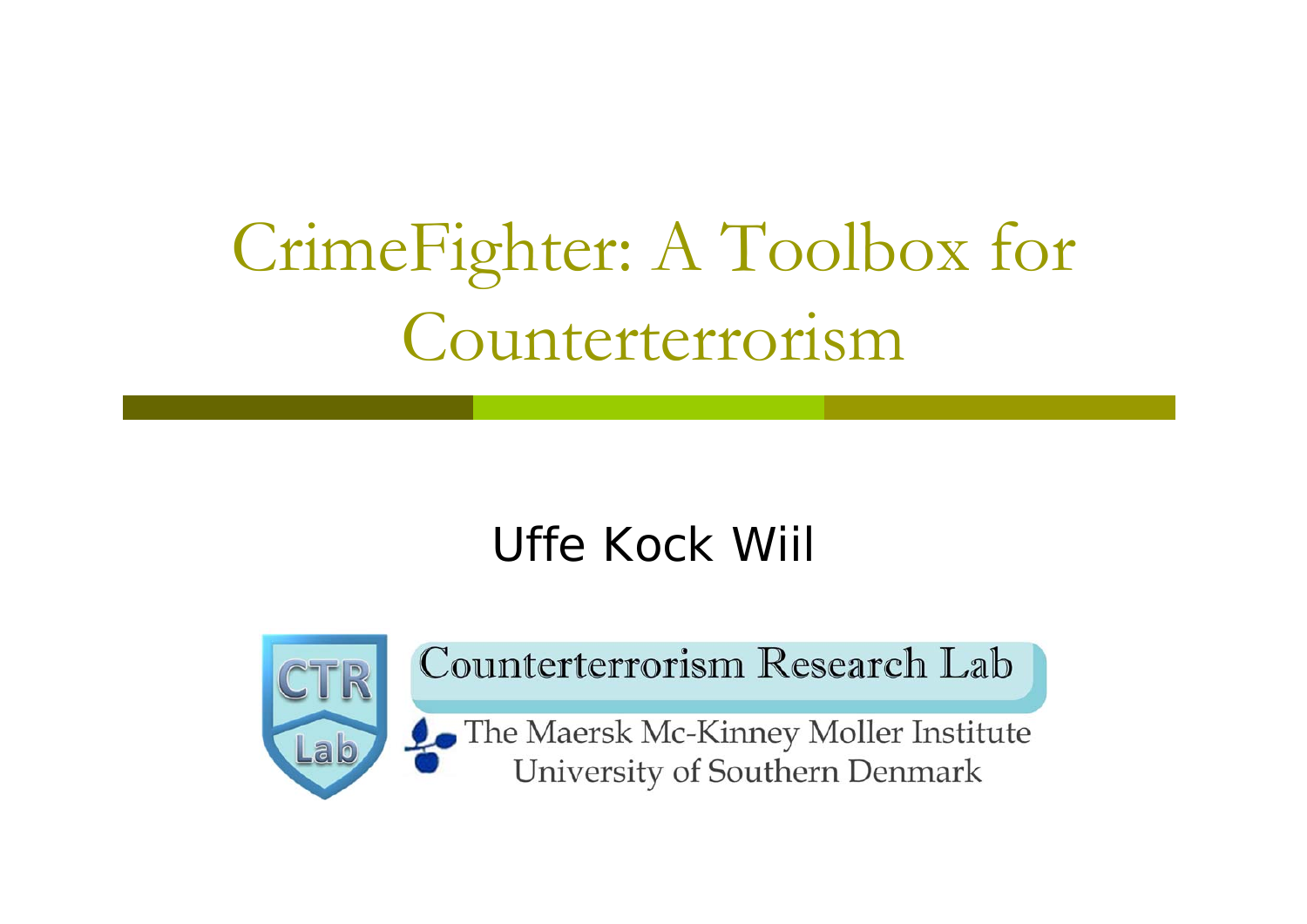## Counterterrorism Research Lab

#### ■ Established in the Spring of 2009

p. Research goes back to 2003

#### **Research & Development**

- **Mathematical models**
- **Processes, tools, techniques, and algorithms**
- **Robust prototypes**
- **End-user involvement**

#### **□** Focus

- **Open source intelligence**
- Π Destabilizing terrorist networks
- **n** 10 researchers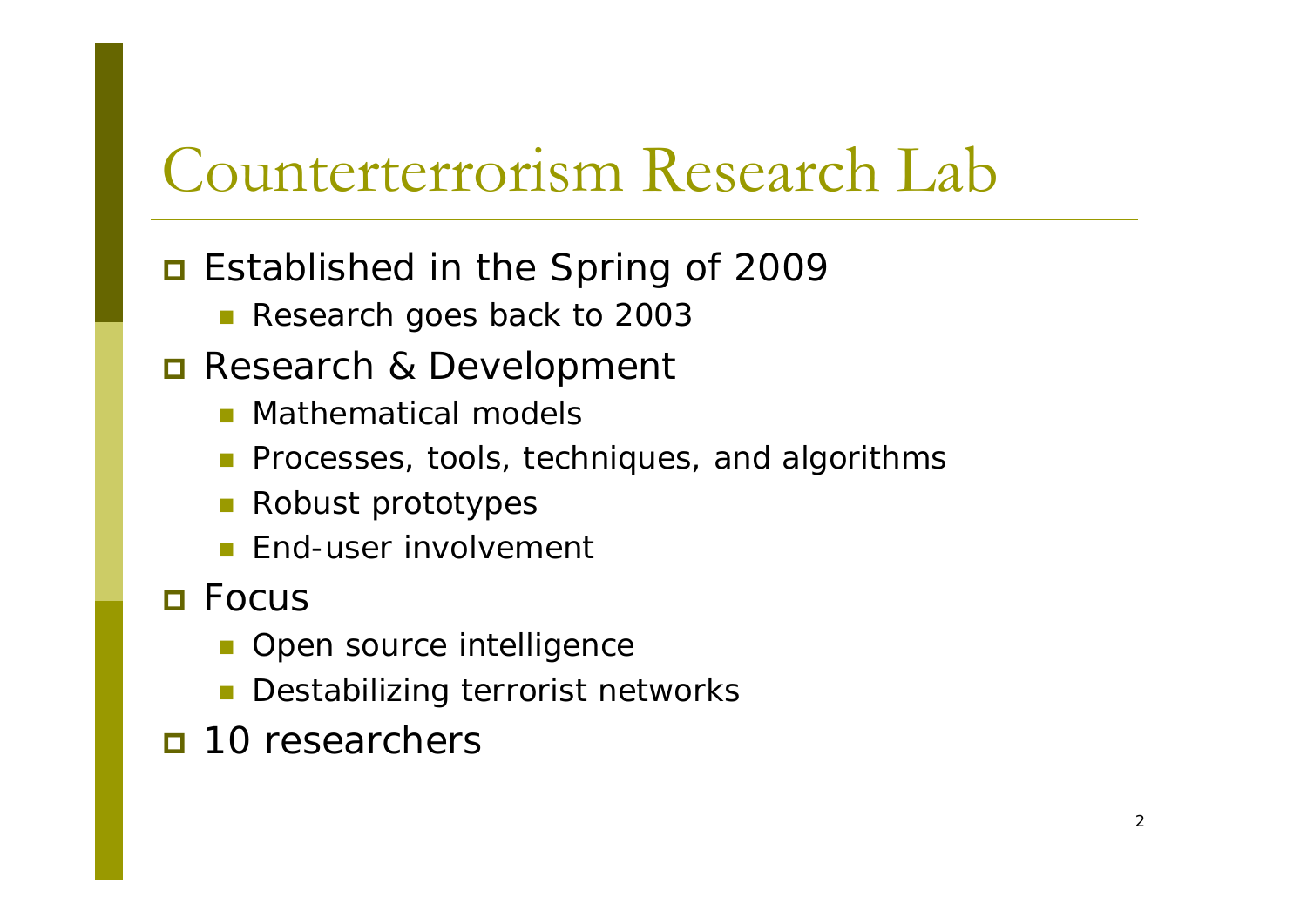#### Counterterrorism

- **E** Knowledge about the structure and organization of terrorist networks is important for both terrorism investigation and the development of effective strategies to prevent terrorist attacks
- **O** Theory from the knowledge management field plays an important role in dealing with terrorist information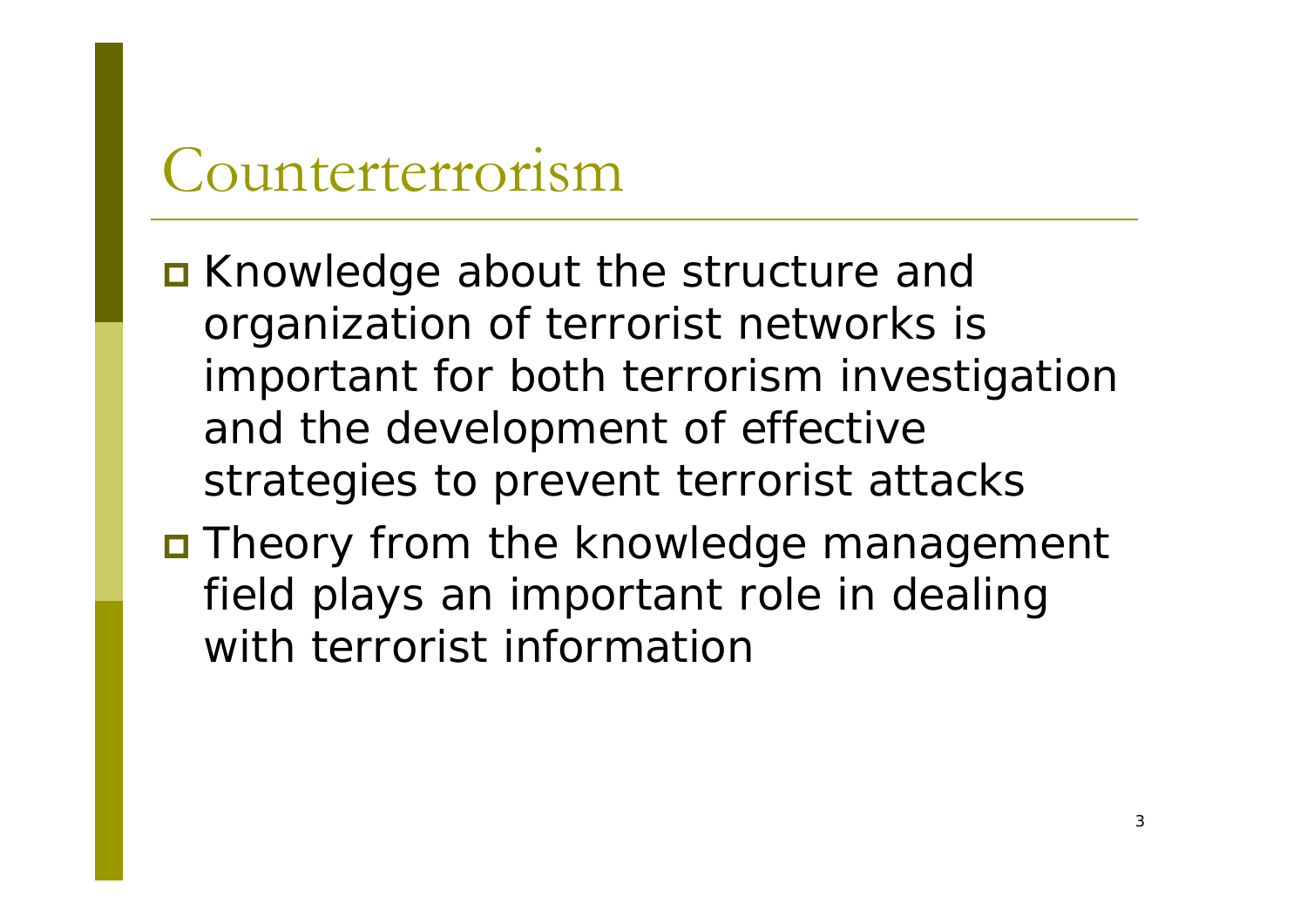# Open source intelligence

- □ Open Source Information (OSINF) is data which is available publicly – not necessarily free
- **OSINF Collection is monitoring, selecting,** retrieving, tagging, cataloging, visualizing & disseminating data
- **Open Source Intelligence (OSINT) is proprietary** intelligence recursively derived from OSINF
- □ OSINT is the result of expert analysis of OSINF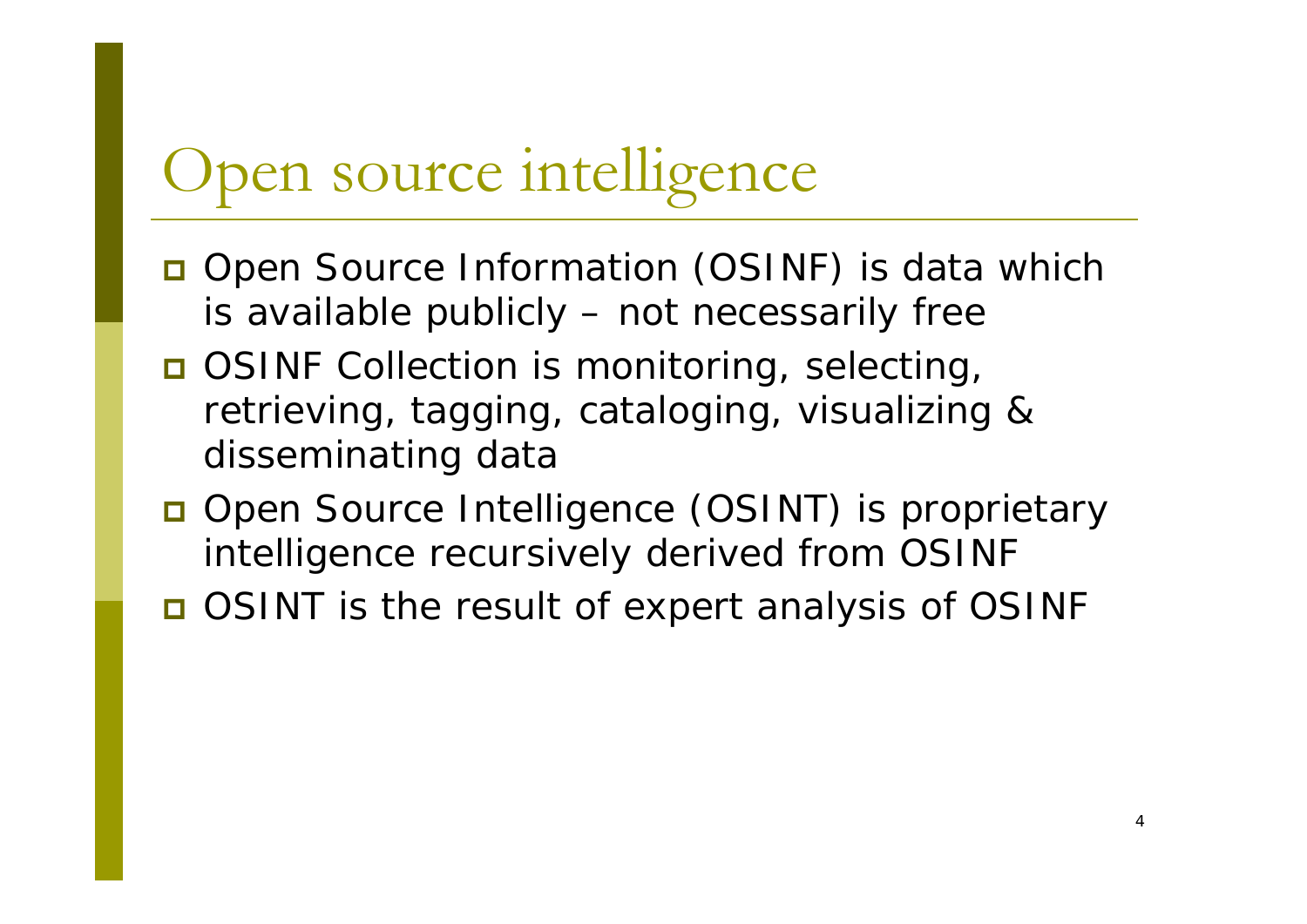

#### *Secret Intelligence Misses 80% of the Relevant Information!*

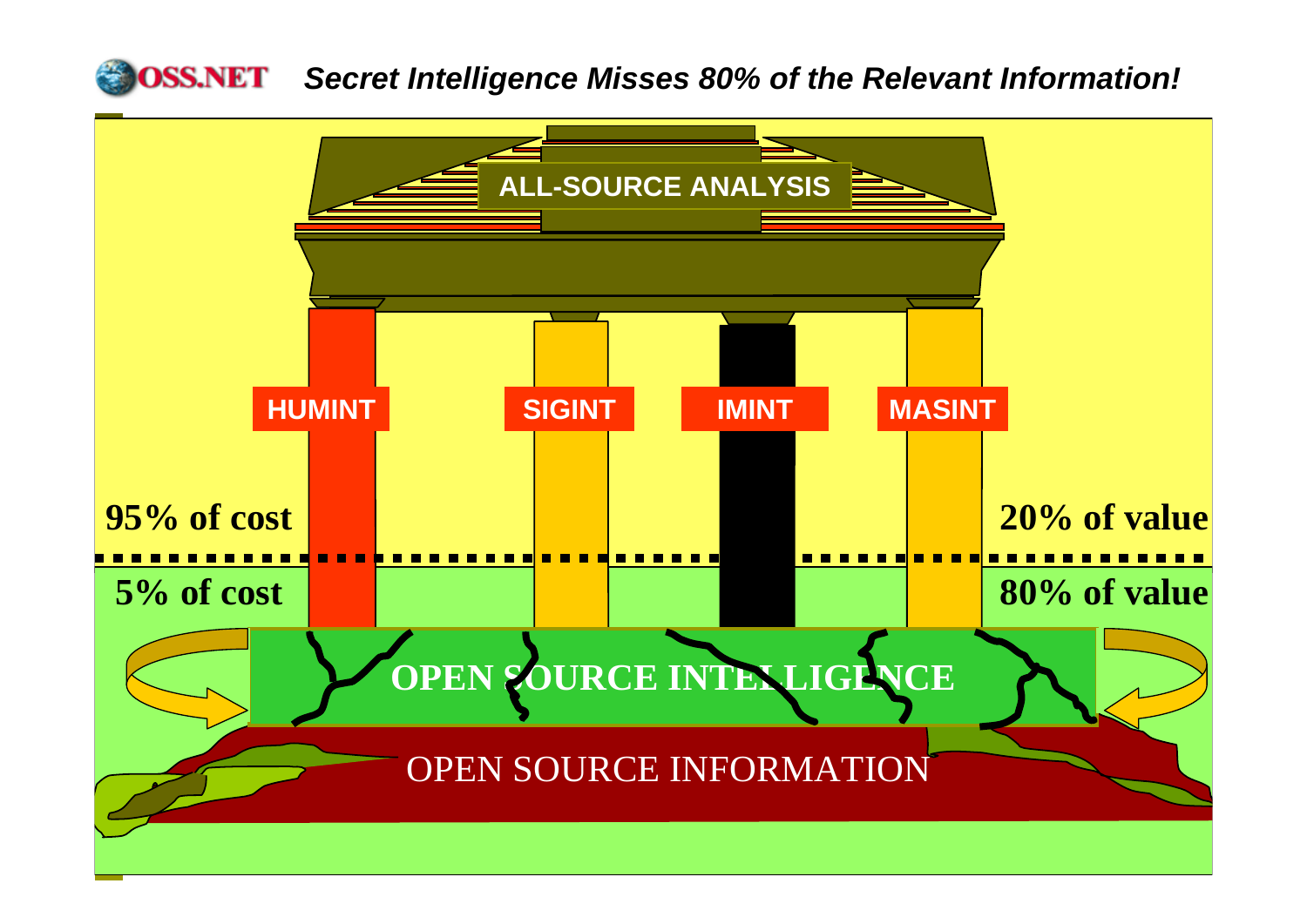# KM for intelligence analysis

- **EXALE Knowledge management processes, tools,** and techniques can help intelligence analysts in various ways when trying to make sense of the vast amount of data being collected
- **□ Several manual knowledge management** processes can either be semi-automated or supported by software tools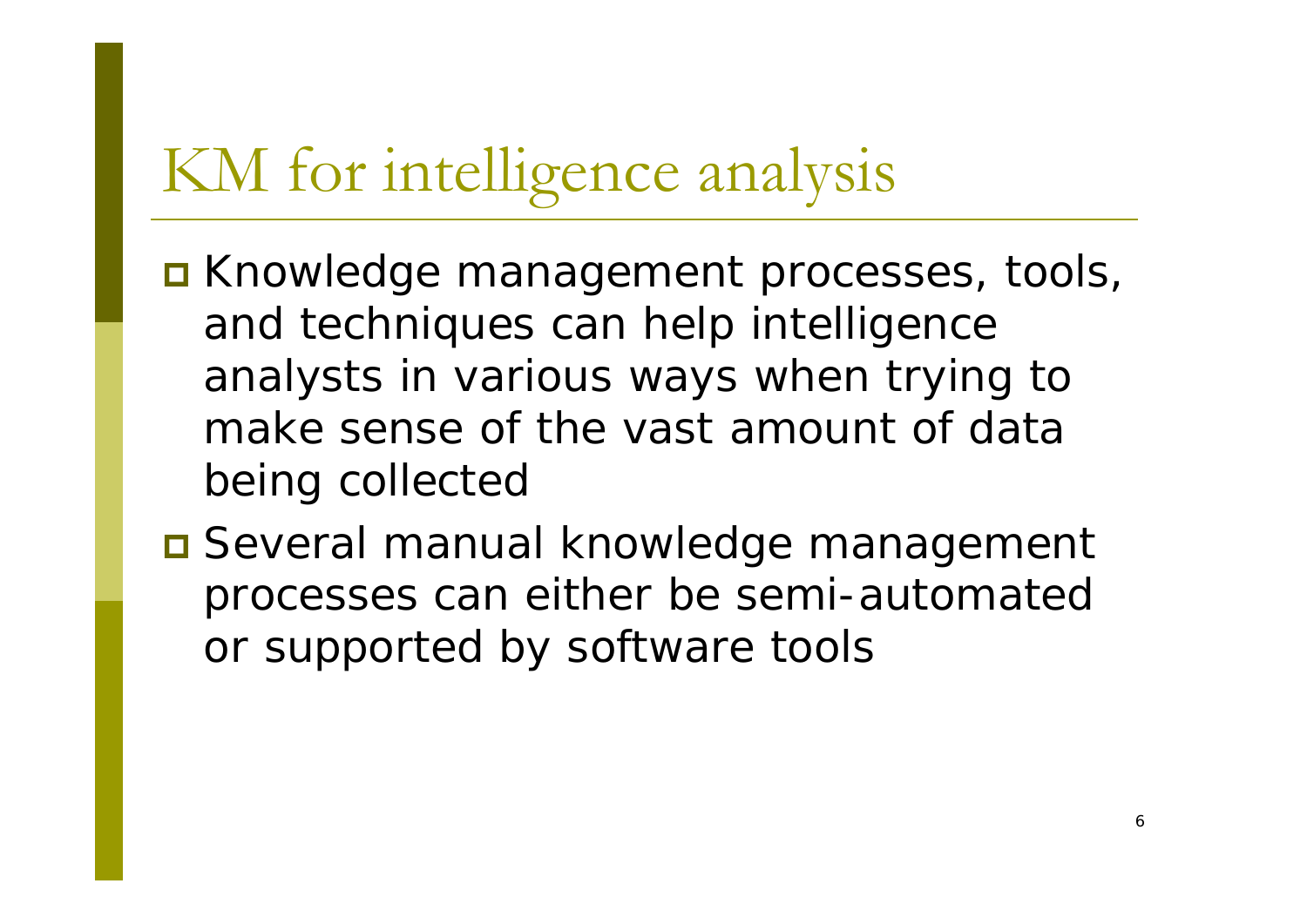## KM for intelligence analysis

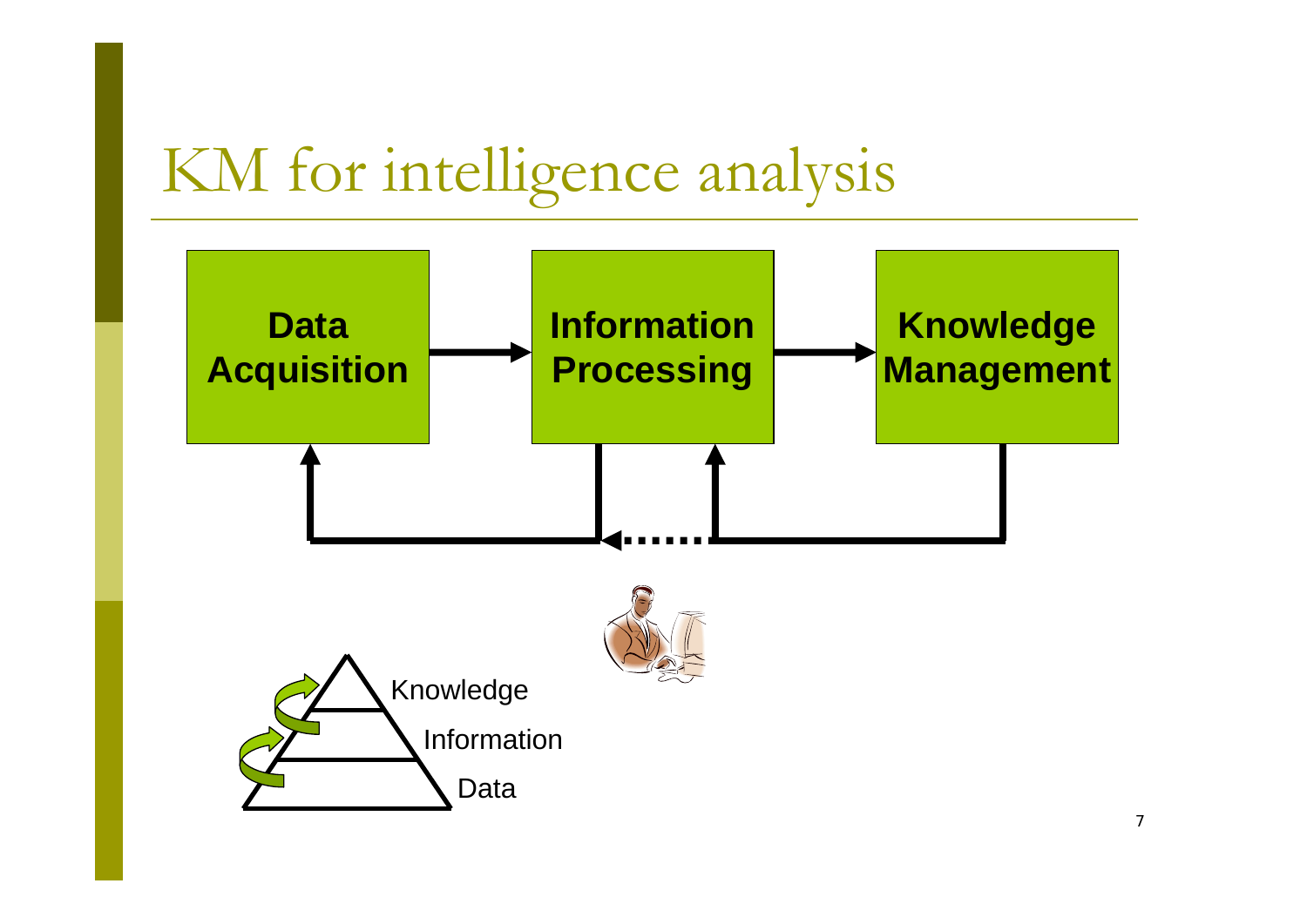# CrimeFighter

#### **□** CrimeFighter

**Toolbox for counterterrorism** 

#### **□ Outline**

- **KM** processes in more detail
- **Related work**
- **Research objectives**
- **Tool categories**
- **Toolbox overview**
- **Previous work**
- **Ongoing work**
- **Contributions**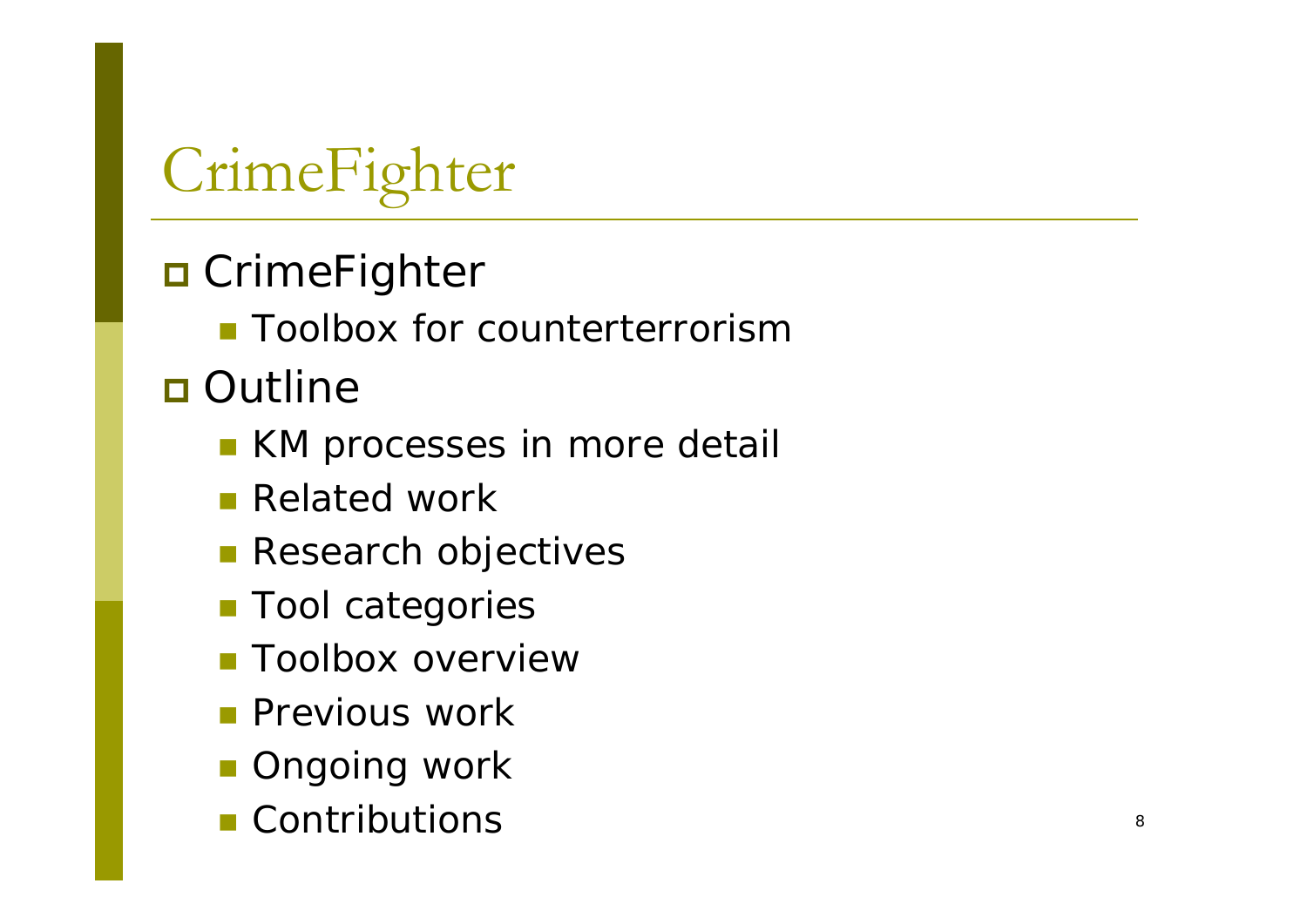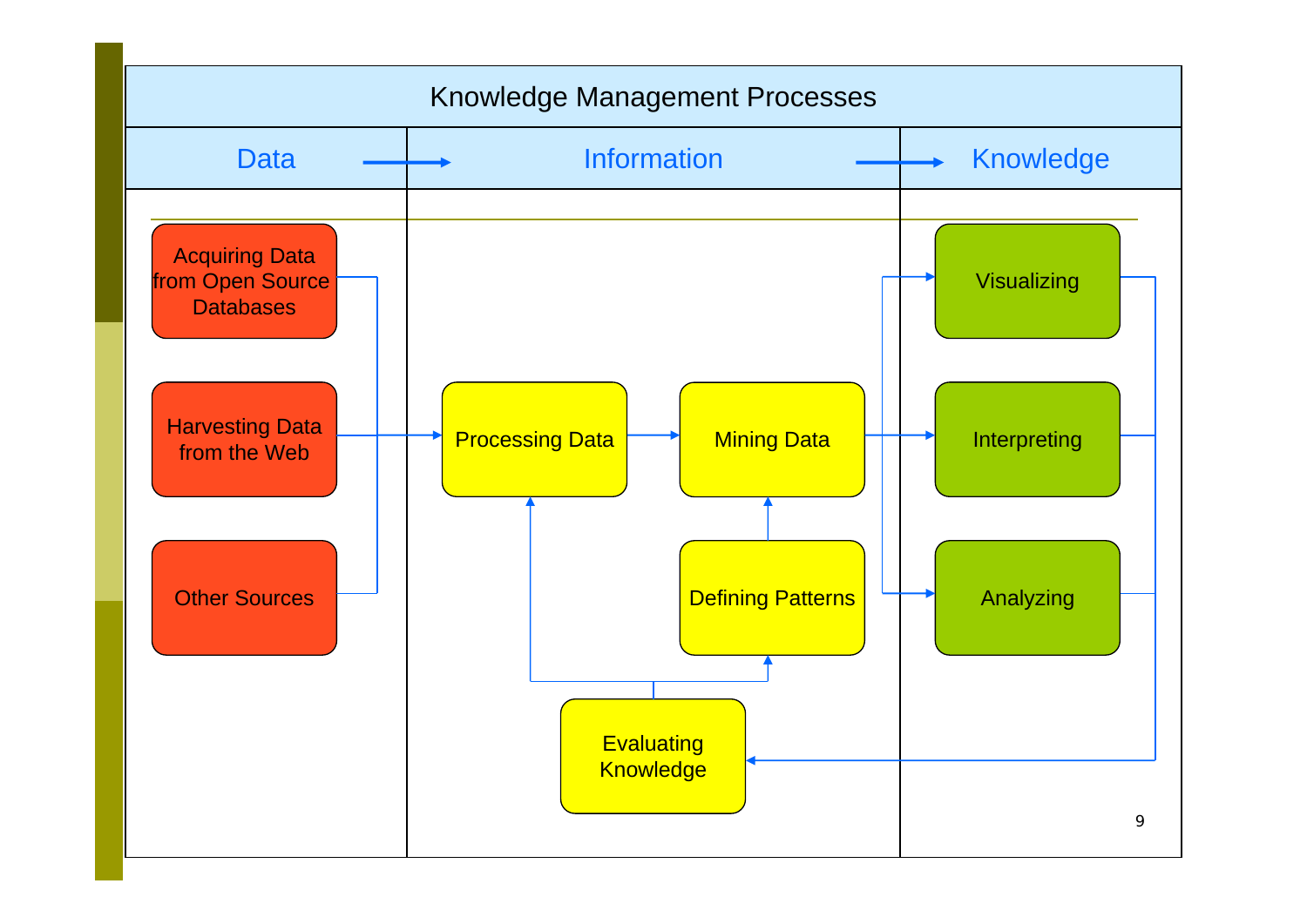## Related work

- **□** Counterterrorism research approaches can be divided into two overall categories
	- **data collection and data modelling**
- The *Dark Web Project* conducted at the AI Lab, University of Arizona (Professor Chen) is a prominent example relating to the data collection approach
- The *Networks and Terrorism Project* conducted at the CASOS Lab, Carnegie Mellon University (Professor Carley) is a prominent example relating to the data modelling approach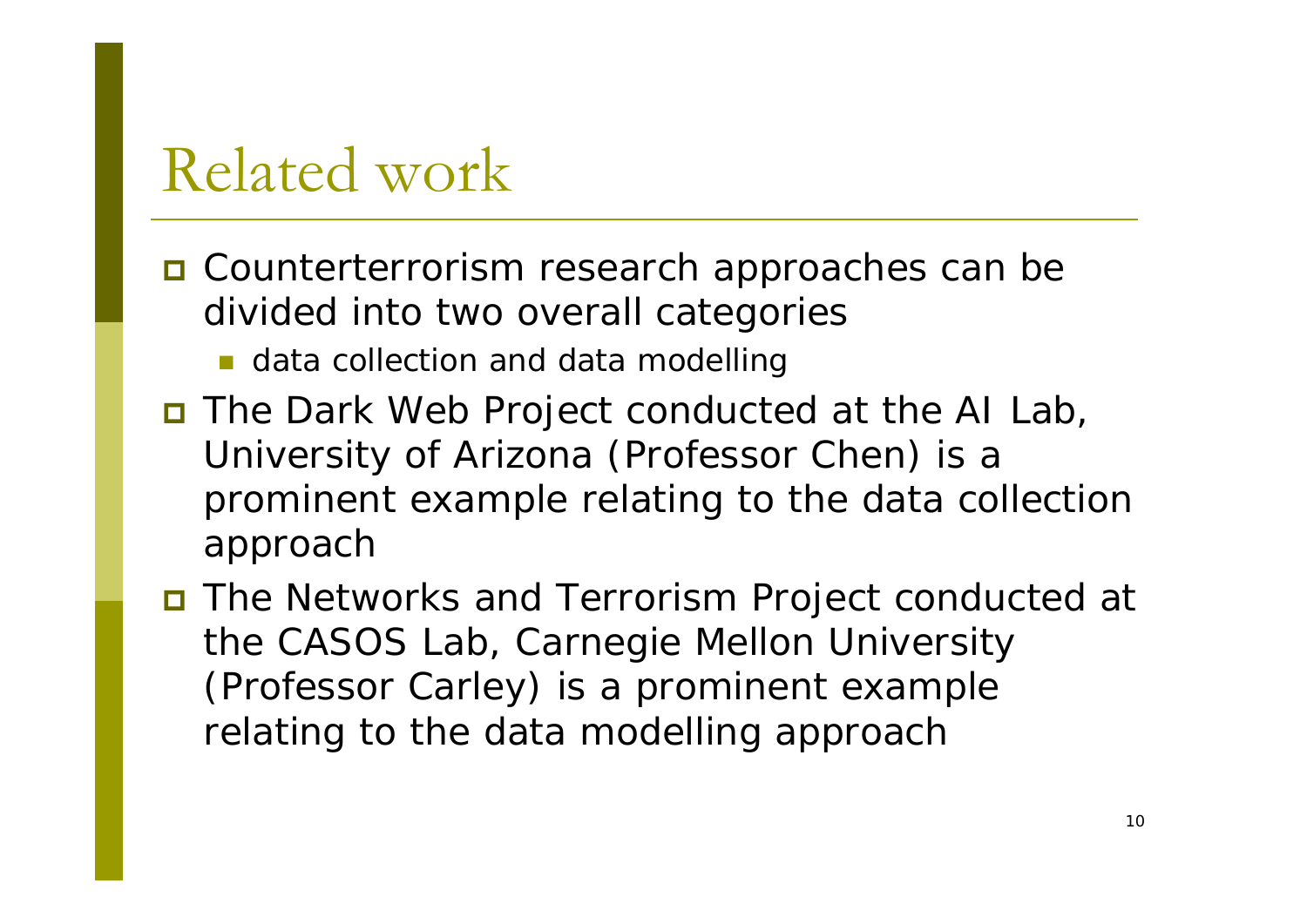## Related work

- **O** CrimeFighter combines the data collection and data modelling approaches into holistic prototypes for open source intelligence
- The research is inter-disciplinary involving techniques from disciplines such as data mining, social network analysis, hypertext, visualization, and many others
- To our knowledge, no other approaches provide a similar comprehensive coverage of tools and techniques for counterterrorism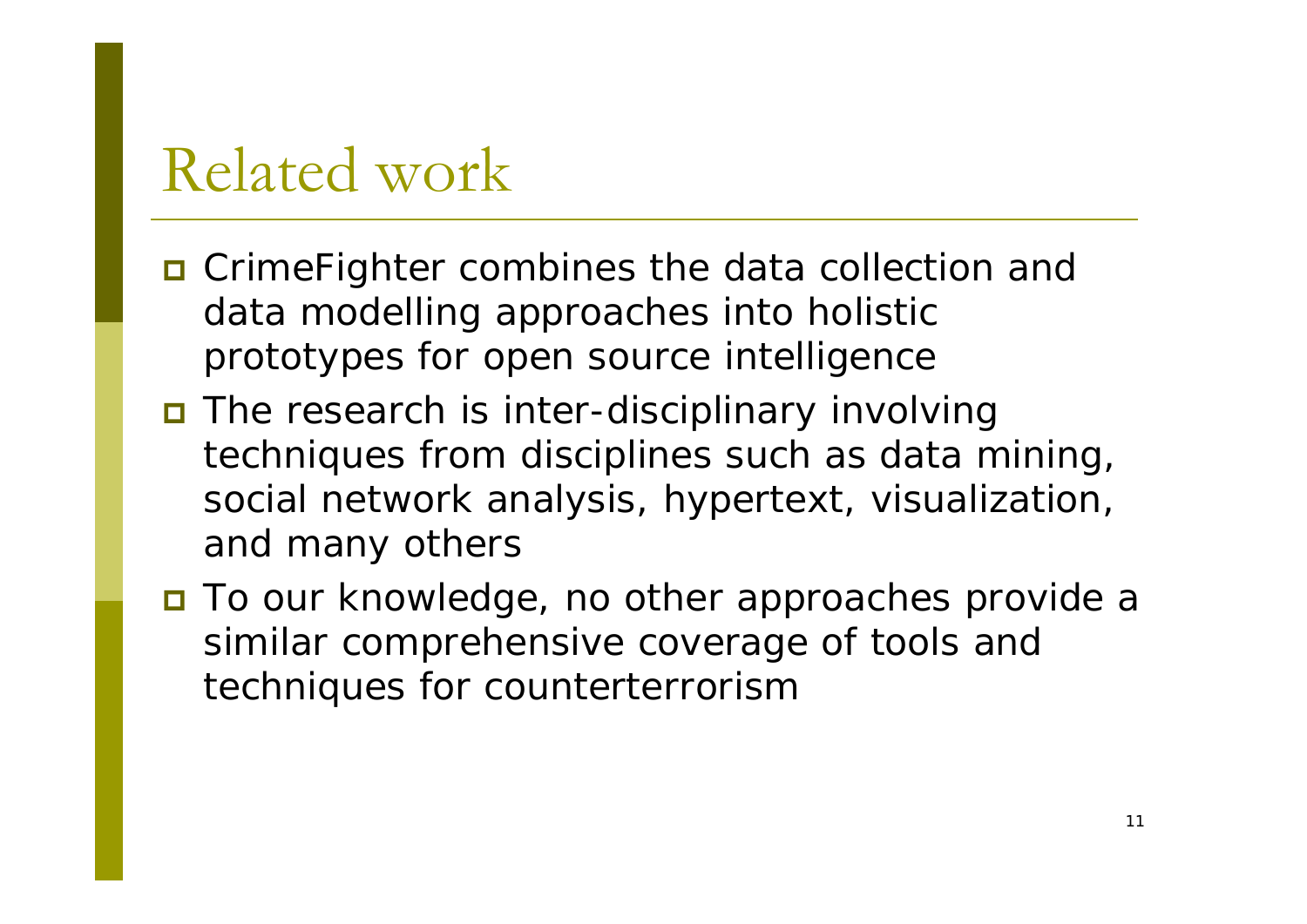#### Research objectives

- **□** To specify, develop, and evaluate novel models, algorithms, tools, and techniques for open source intelligence in close collaboration with end-users
- The tool philosophy is that the intelligence analysts are in charge and the tools are there to assist them
- **n** The purpose of the tools is to support as many of the knowledge management processes as possible to assist the intelligence analysts in performing their work more efficiently
	- F Efficient means that the analysts arrive at better analysis results much faster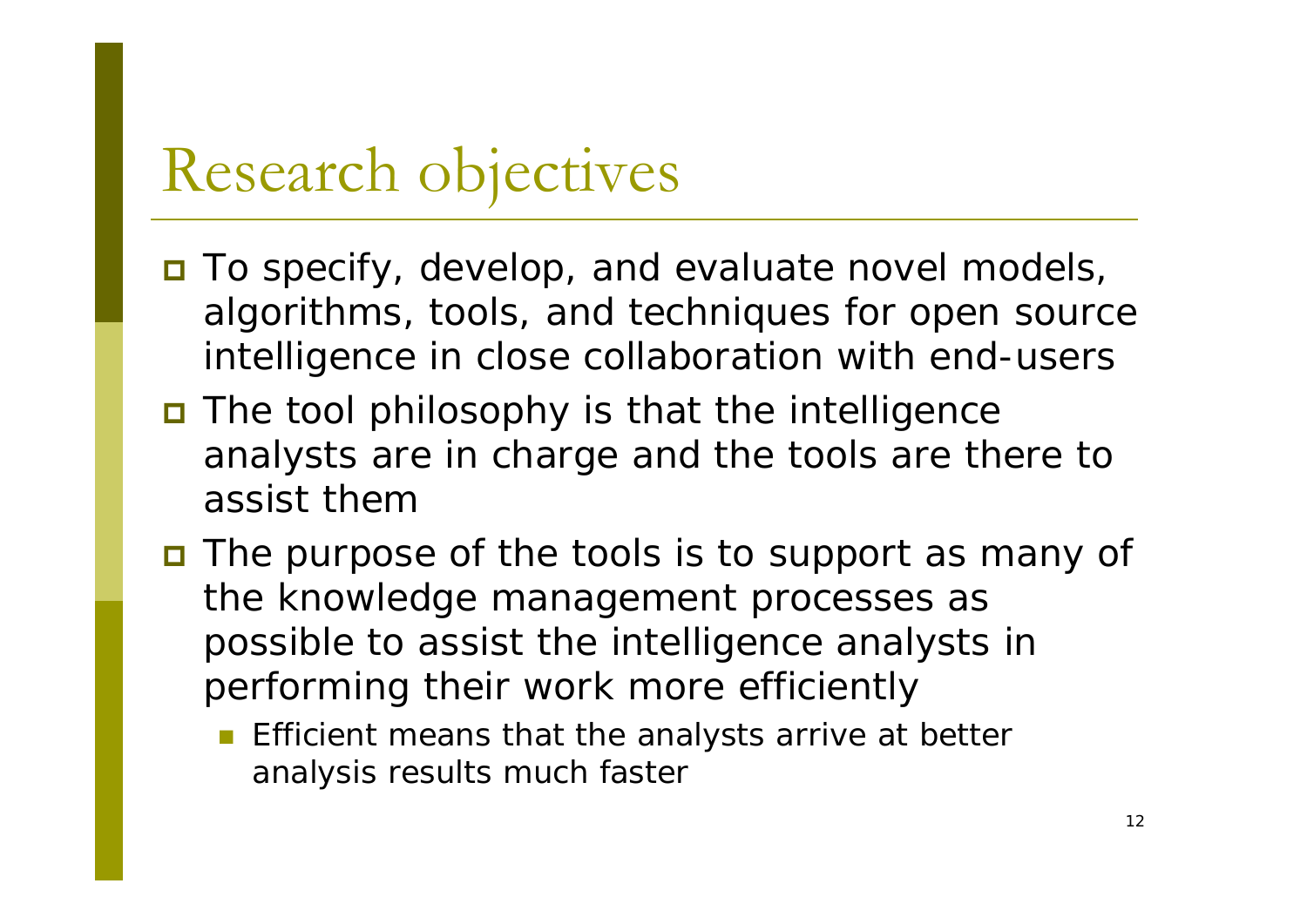# Tool categories

- **O** Semi-automatic tools that need to be configured by the intelligence analysts to perform the dedicated task. After configuration, the tool will automatically perform the dedicated task
- **D** Manual tools that support the intelligence analysts in performing specific tasks by providing dedicated features that enhance the work efficiency when performing manual intelligence analysis work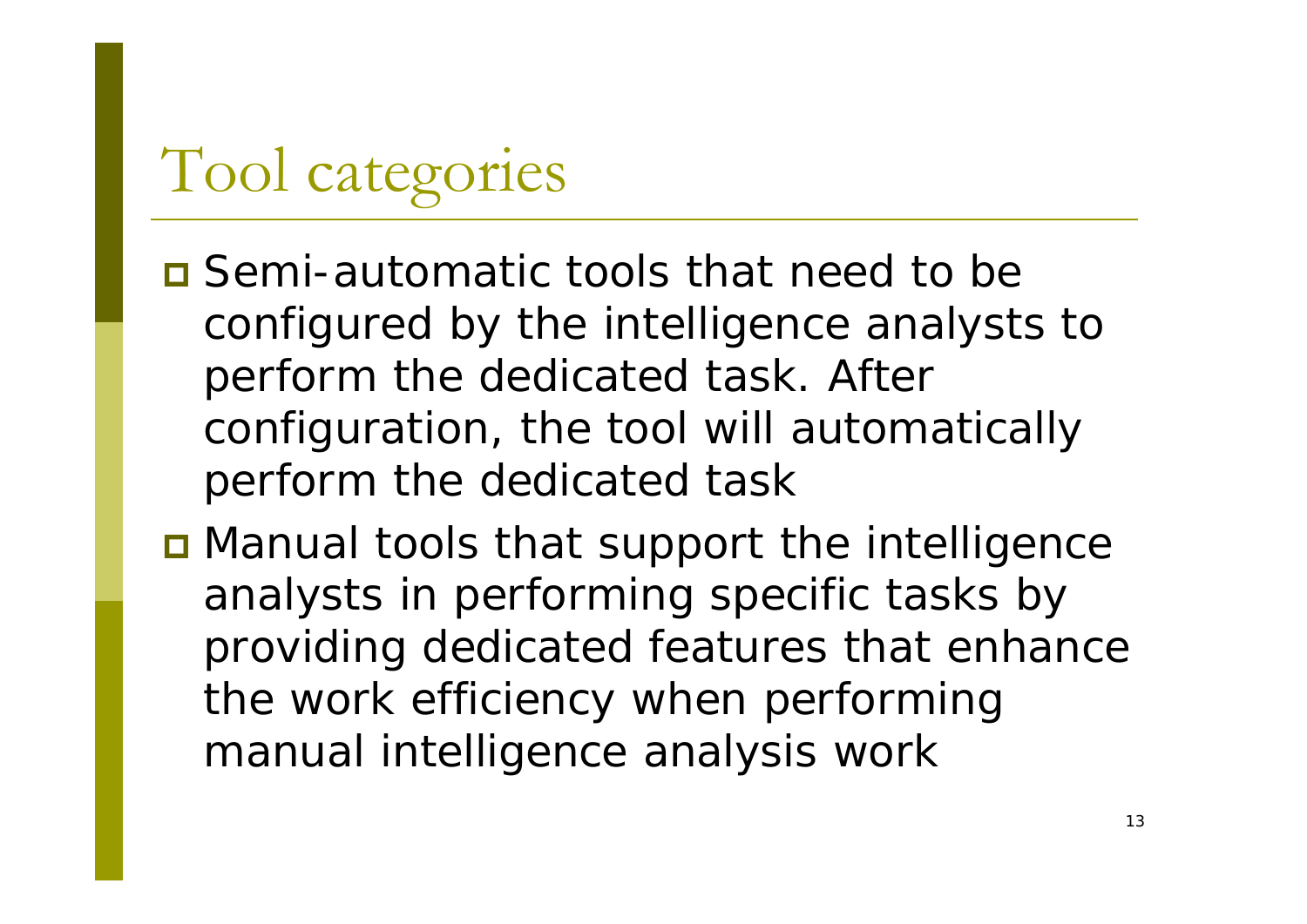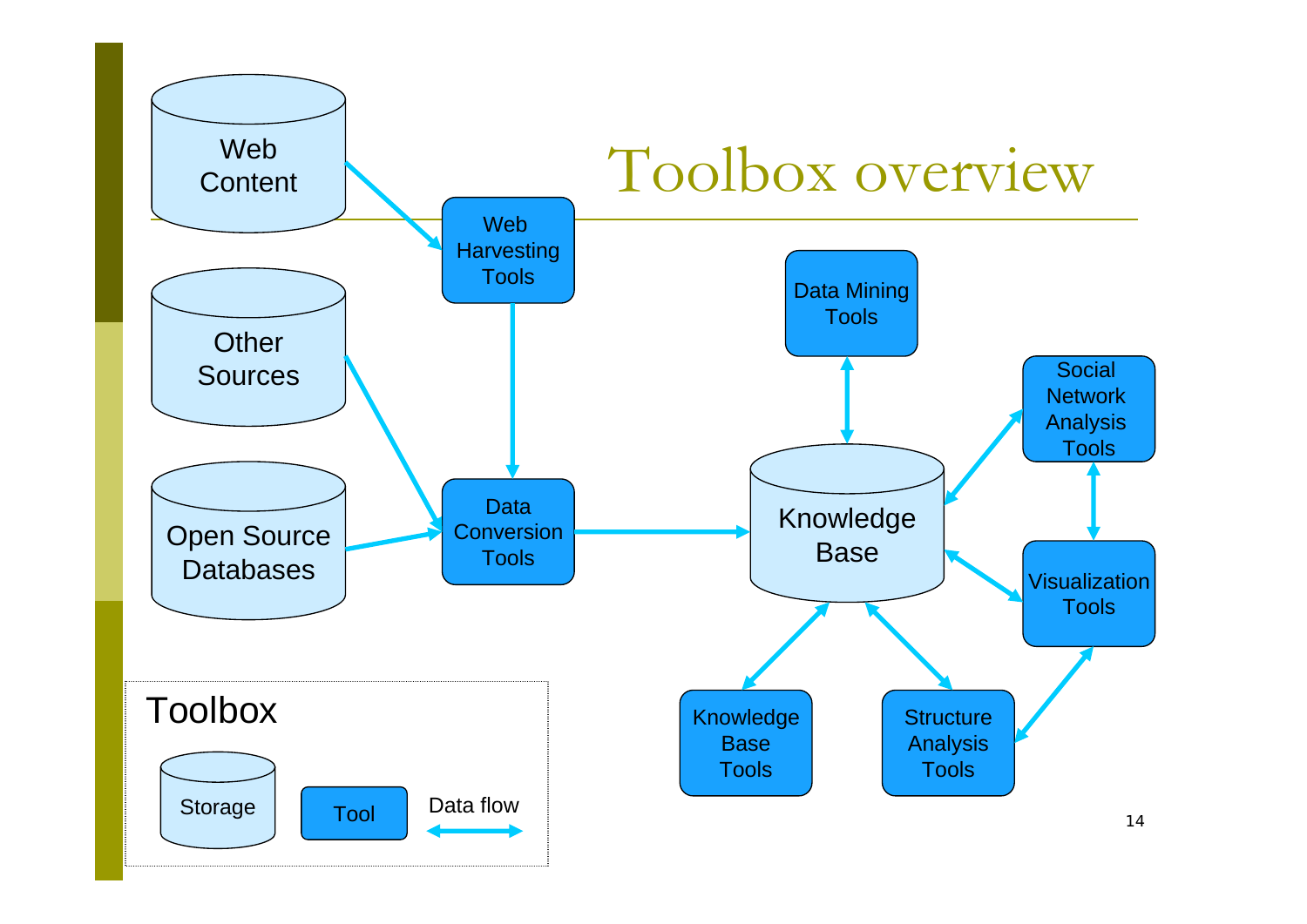### Previous work

- $\blacksquare$  The work on CrimeFighter builds on previous work on *iMiner*
- *iMiner* includes tools for data conversion, data mining, social network analysis, visualization, and for the knowledge base.
- *I iMiner* incorporates several advanced and novel models and techniques useful for counterterrorism like subgroup detection, network efficiency estimation, and destabilization strategies for terrorist networks including detection of hidden hierarchies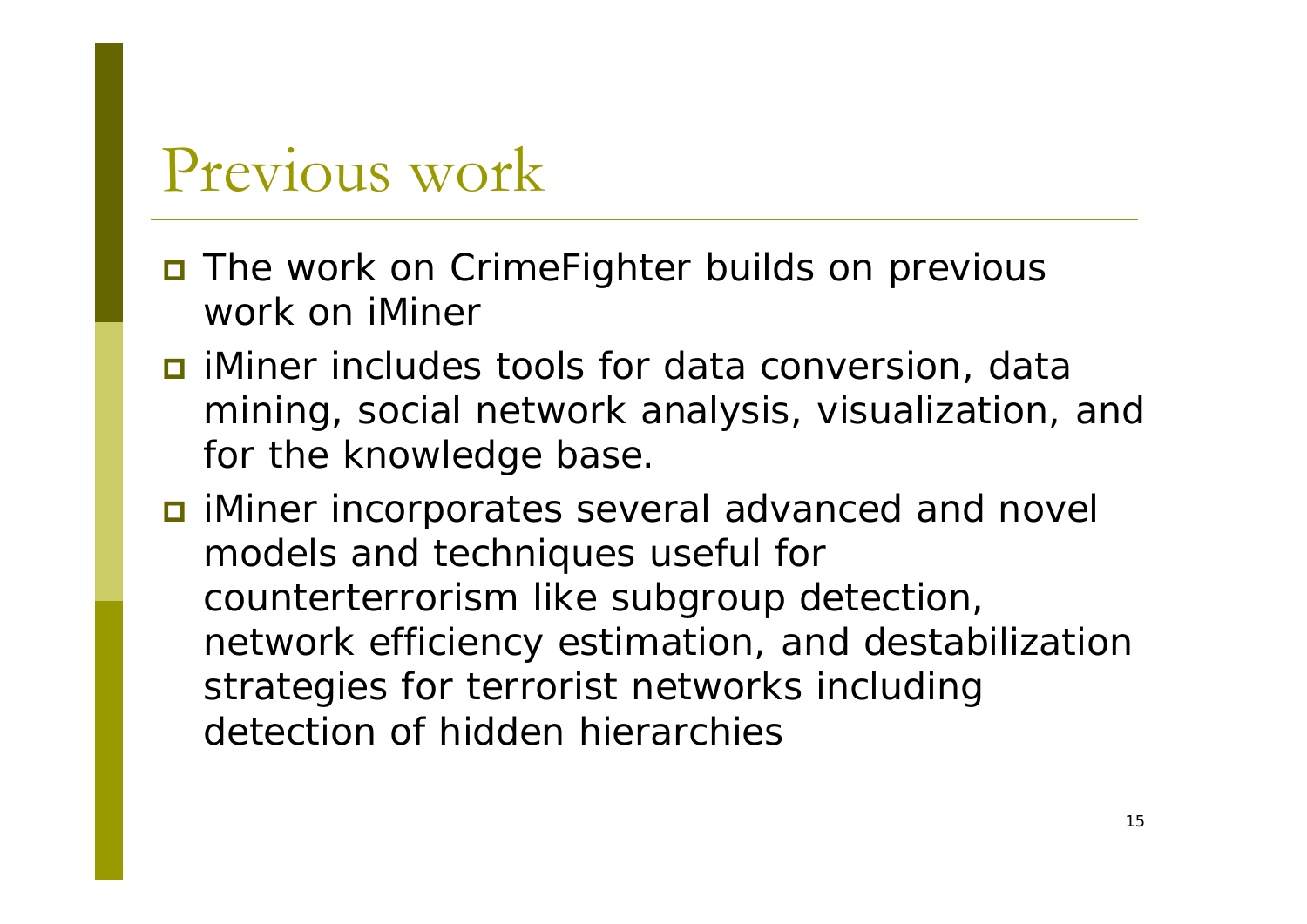#### Previous work

- **D** Work has also been conducted on the ASAP tool to assist software developers to perform structural analysis of software planning data
	- **Many of the spatial hypertext concepts and techniques** that supports working with emergent and evolving structures used in ASAP are domain independent and can be re-used in a tool that supports intelligence analysts working with terrorist information
- Several prototypes have been constructed to harvest terrorist information from the Web
	- **Regular web pages**
	- **RSS** feeds
	- Π Blogs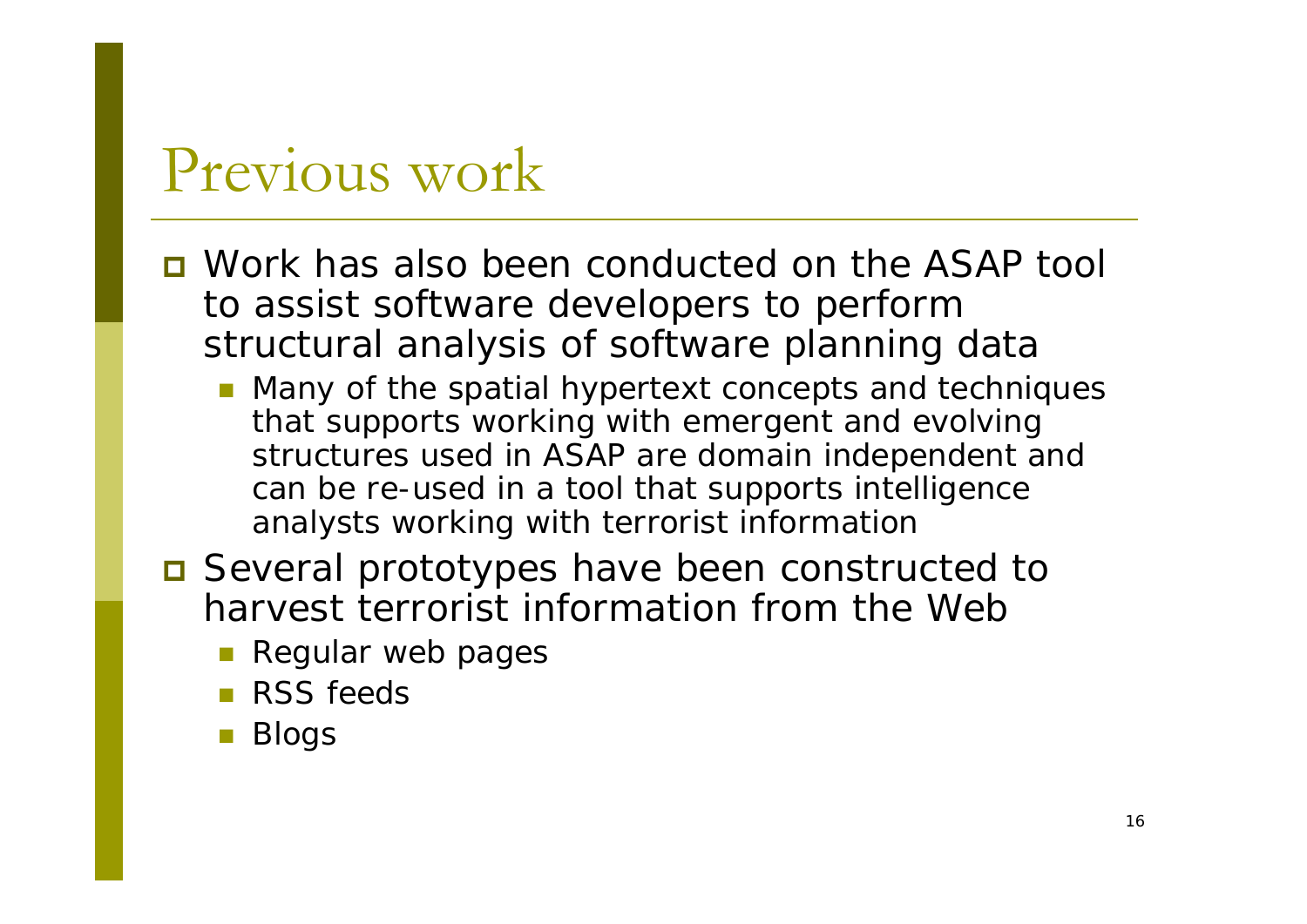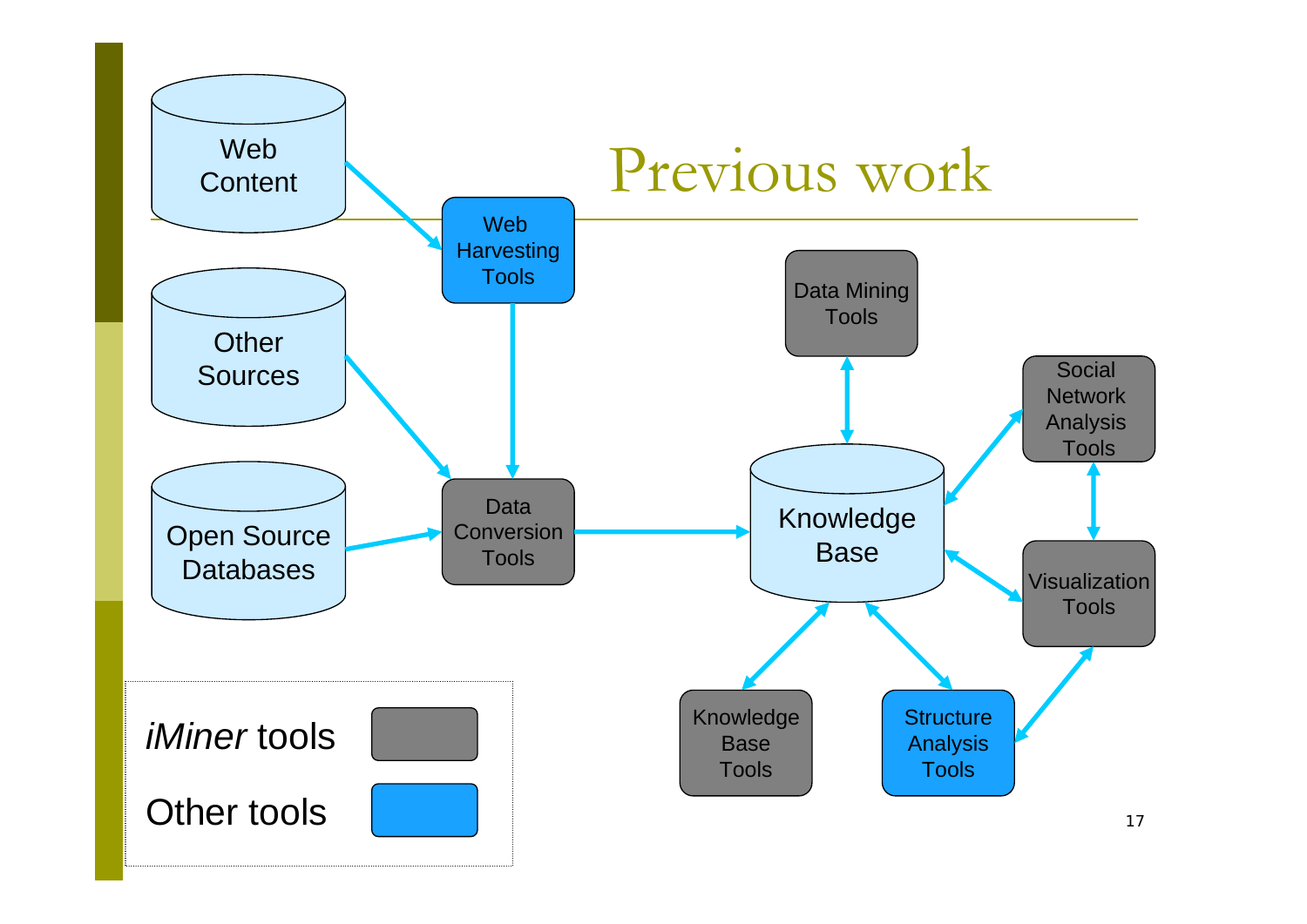# Ongoing work

**Domain model D** Web harvesting tool **O** Structure analysis tool **□** Software architecture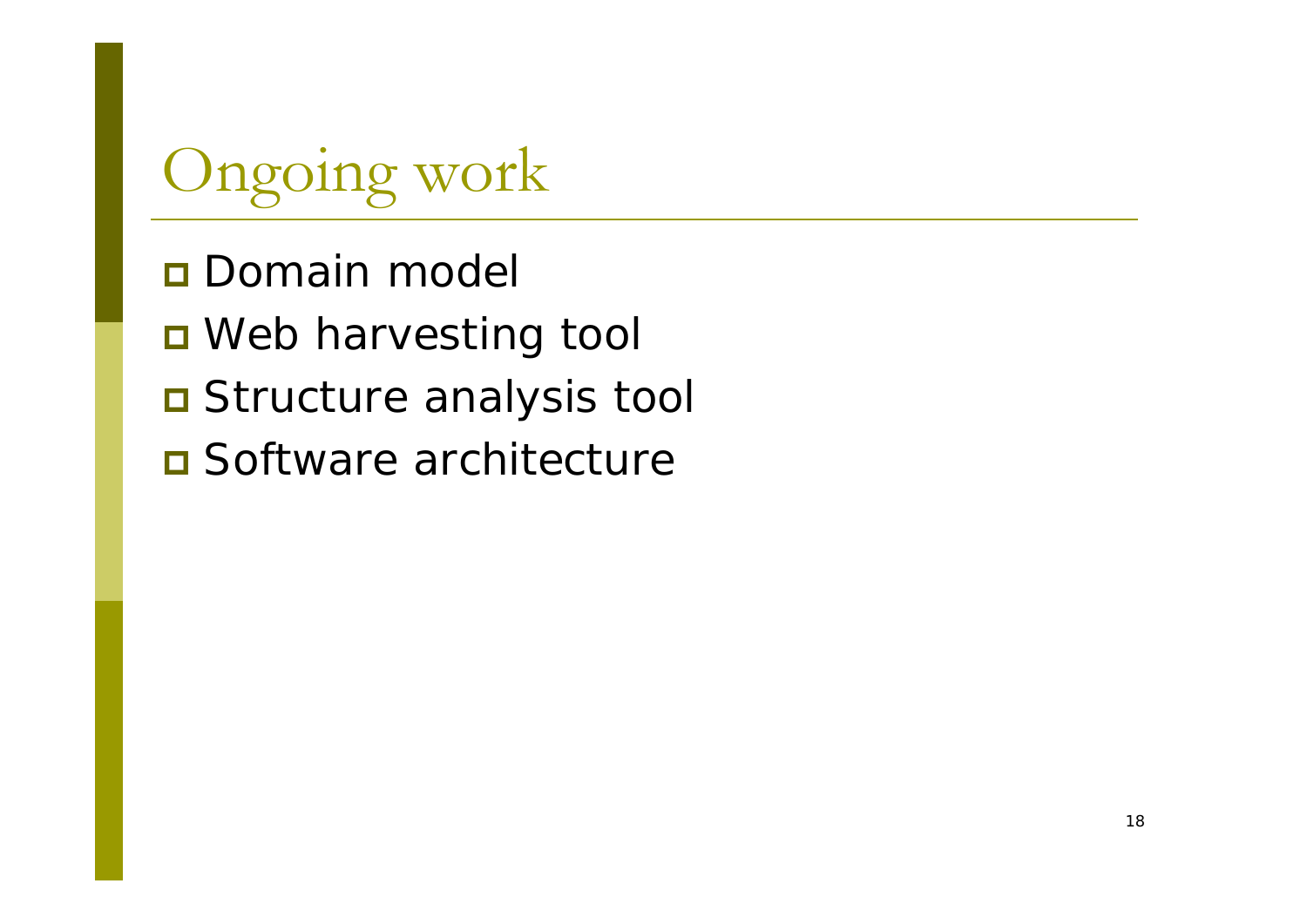

- Finding missing links
- **n** Using link weights
- Identifying key links
- **Terrorist network visualization** 
	- **<u>n</u>** Both nodes and links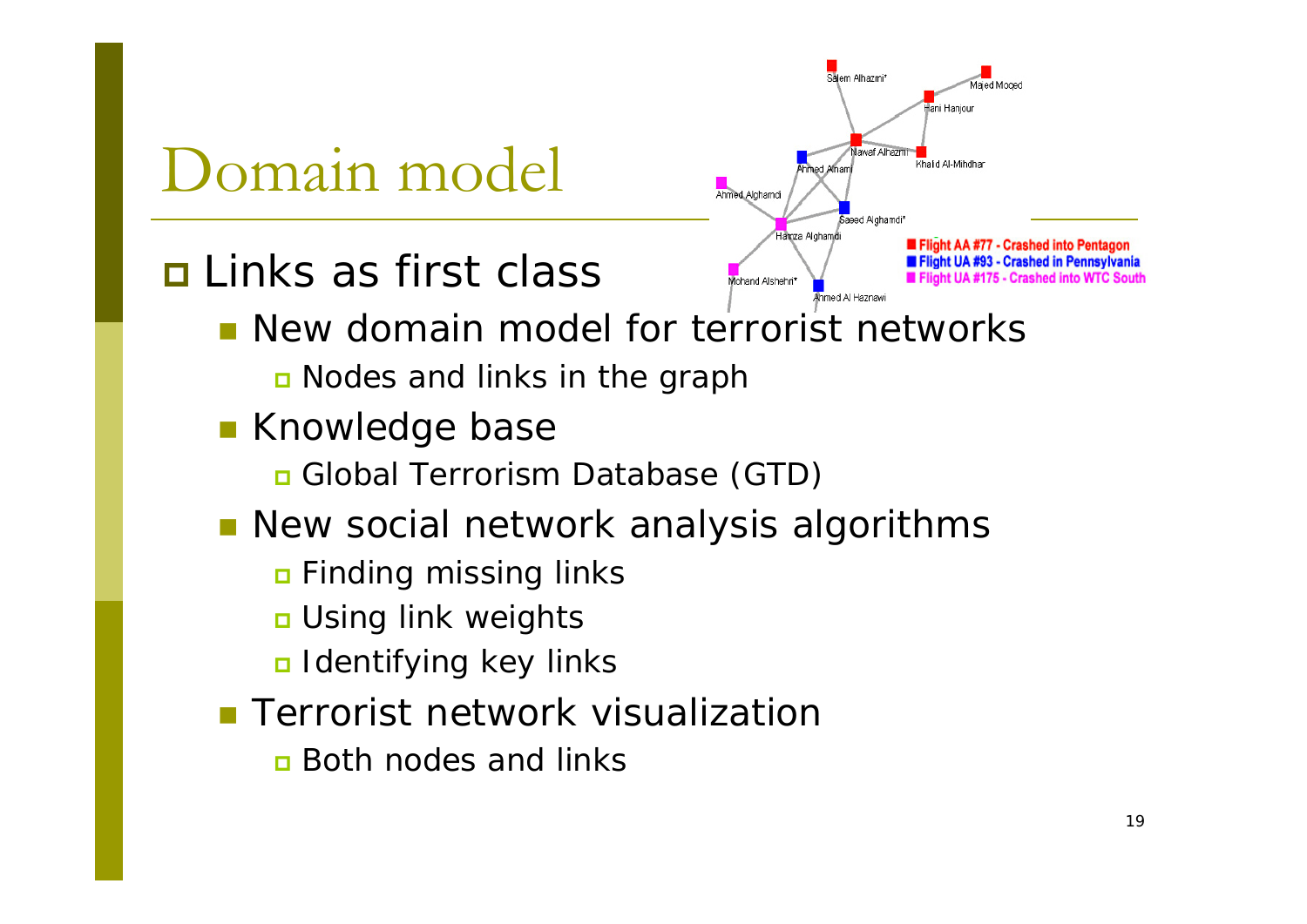## Web harvesting tool

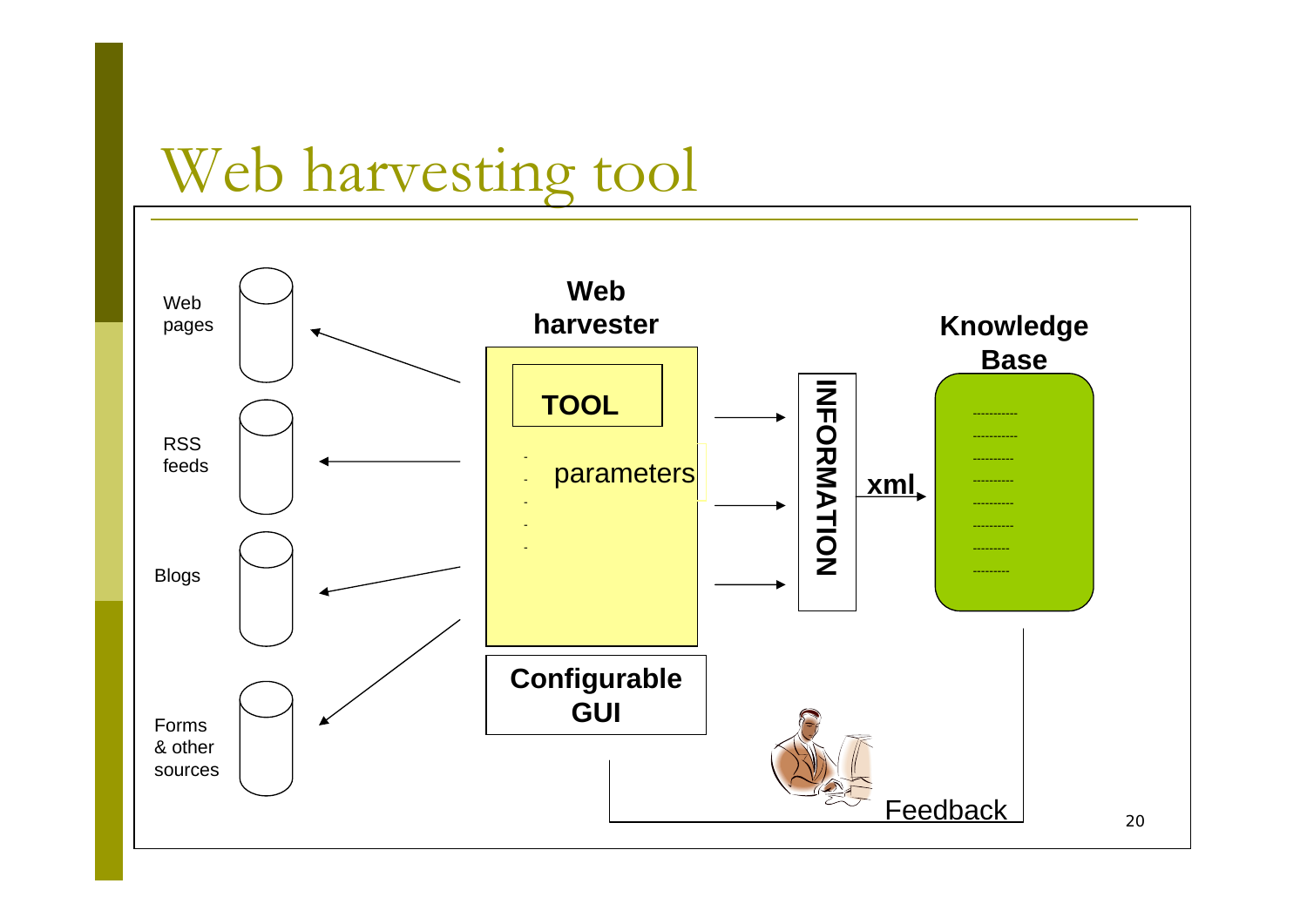## Structure analysis tool

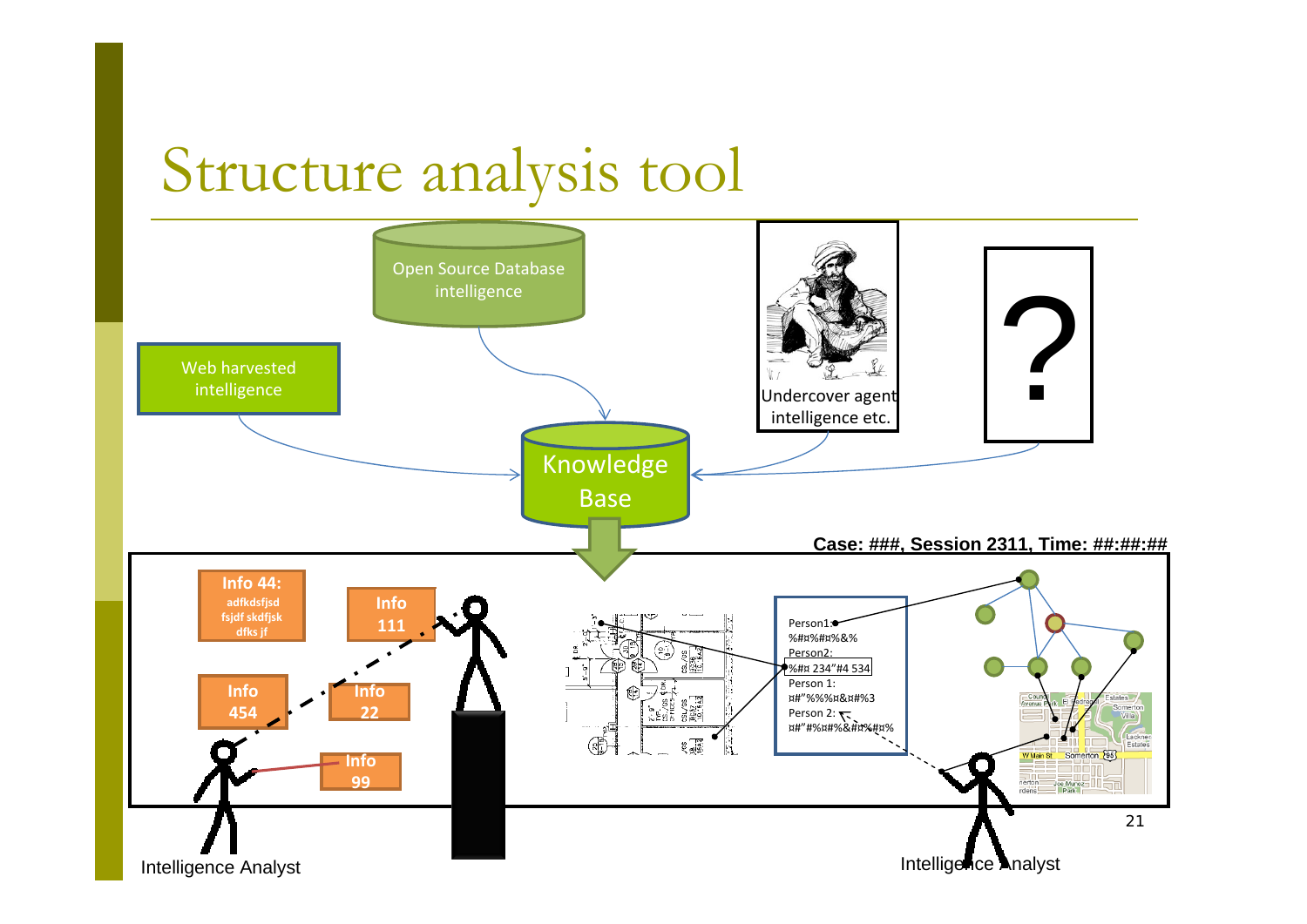## Structure analysis tool

**Q** Analysis tool for emergent and evolving structure of terrorist information

- **Spatial metaphor □** Whiteboard
- **History feature**
- **Session feature**
- **Parser feature**
- **Grouping feature**

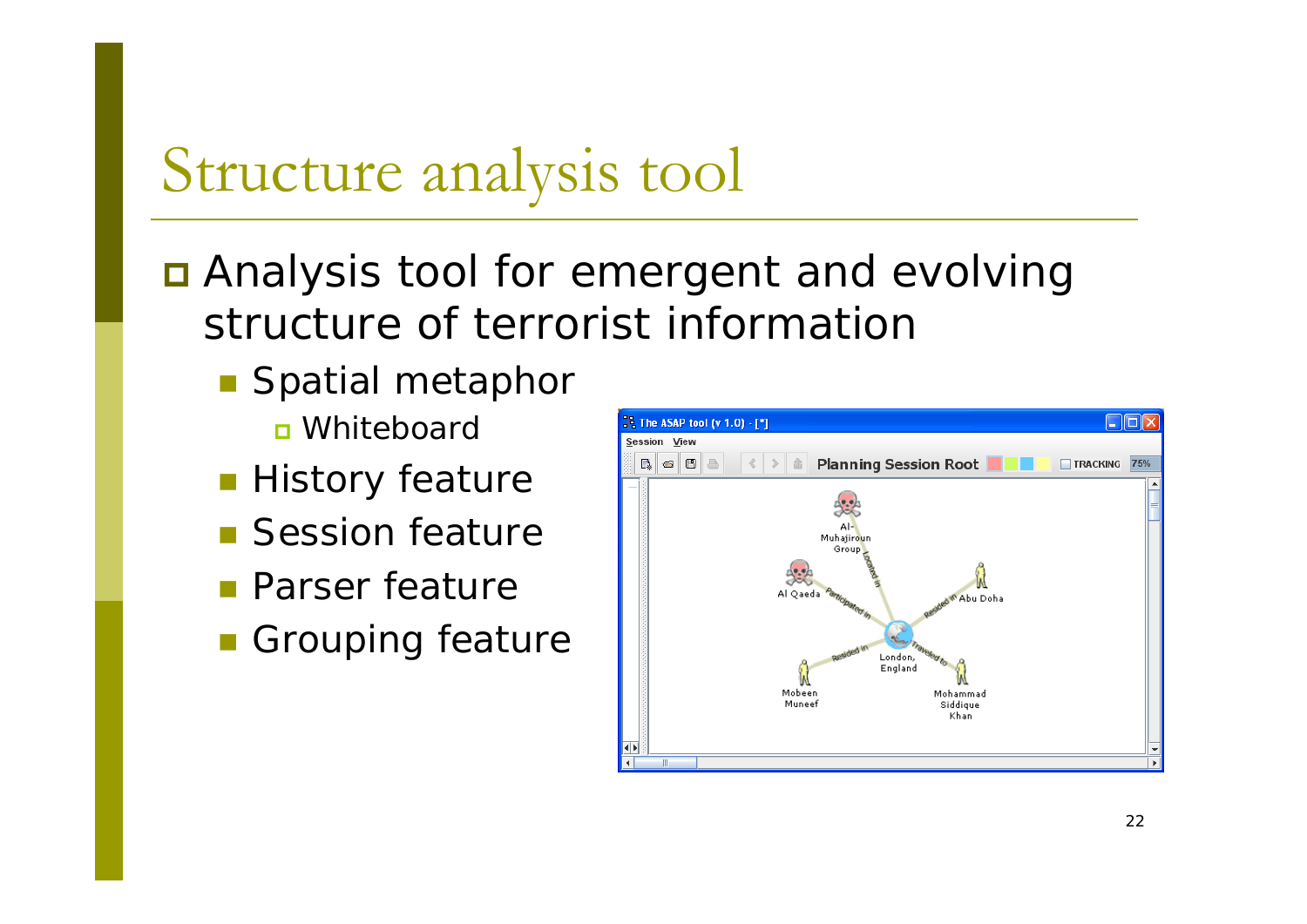### Software architecture

#### $\blacksquare$  Levels of integration between tools

- **E Common knowledge base**
- **E** Common domain model
- Re-use of services